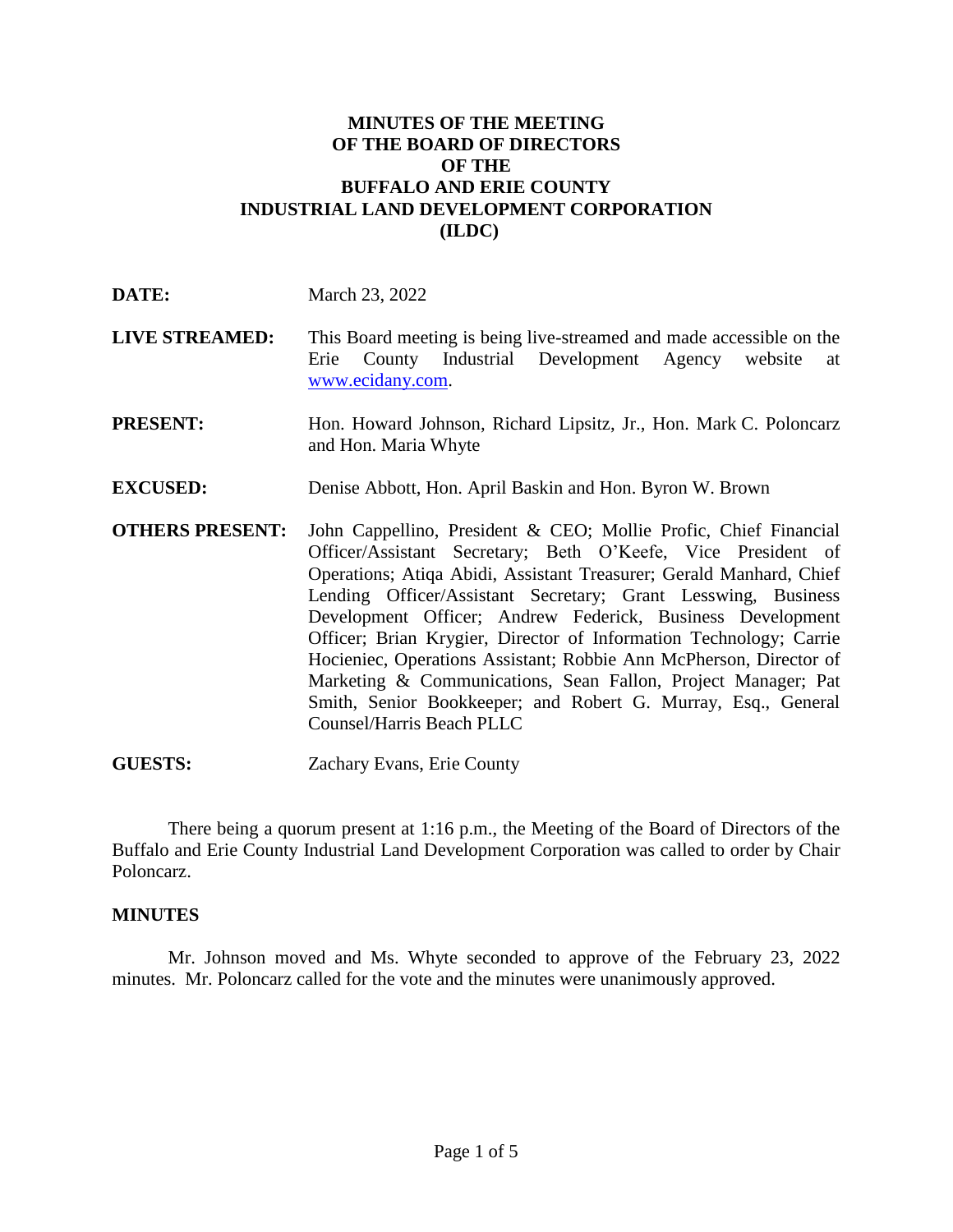### **REPORTS / ACTION ITEMS / INFORMATION ITEMS**

Financial Report. Ms. Profic presented the February 2022 financial report. The balance sheet shows the month ended with total assets of \$17.5M. Grants receivable of \$7.6M represent amounts awarded by several sources, the largest being Buffalo Billion II funds of \$6.7M from Empire State Development. Liabilities of \$9.7M are mainly deferred grant revenue of \$9.2M. Net assets total \$7.8M. The February income statement shows \$1,000 of revenue, \$12,000 of expenses and \$7,300 of special project expenses, netting to a (\$18,000) net loss in February. The year to date income statement shows revenues of \$134,000 and expenses of \$122,000. Included in this figure is \$100,000 of bond administrative fee revenue that was subsequently paid to ECIDA under the existing shared services agreement. Special project expenses of \$77,000 lead to a net loss of \$65,000 so far in 2022. Mr. Poloncarz directed that the report be received and filed.

Finance and Audit Committee Update and Committee Self-Evaluation. Ms. Profic reviewed the memo summarizing the joint Finance & Audit Committee meeting held on March 16, 2022. Our auditors from Freed Maxick presented the draft 2021 audited financial statements. The three main points of the presentation were an unmodified (clean) opinion on the financial statements, there were no uncorrected audit adjustments, and there were no material weaknesses or significant deficiencies noted (no management letter comments). The Committee also reviewed and recommend the following for approval: 2021 Public Authorities Report, 2021 Investment Reports, Investment & Deposit Policy, Committee Charter, Committee Self-Evaluation, Management's Assessment of the Effectiveness of Internal Controls, and Corporate Credit Card Policy with no suggested changes.

The Committee Self-Evaluations were presented. Ms. Profic stated that each year the Committee completes a self-evaluation, based on the Committee Charter. In 2021, the Committee convened a total of five times and fulfilled its duties as documented.

Audited Financial Statements. Ms. Profic provided the draft 2021 audited financial statements and report to the Board, which documents the auditors' required communications, a summary of accounting estimates made within the financials, some recently issued accounting standards, and the management letter noting no significant deficiencies or material weaknesses. The most significant estimates for ILDC are the depreciation of capital assets and the allowance for uncollectible accounts. Ms. Profic mentioned an unmodified opinion was issued on the statements. As a component unit of Erie County, the ILDC's financial statements are prepared based on Governmental Accounting Standards and include a Management's Discussion and Analysis, which provides a condensed overview of the statements. The statements of net position (balance sheets), there were total assets of \$17.6M at December 31, 2021, compared to \$9.4M at the end of 2020. Current assets increased \$7.3M, due mainly to an increase in grants receivable. Loans receivable increased \$581,000 due to 22 loans closed during the year, net of the establishment of a reserve for loan losses. Total liabilities increased \$7.4M, again due mainly to an increase in unearned revenue associated with grants awarded but not yet spent/earned. There was an increase in total net position of \$820,000. The statements of revenues, expenses, and changes in net position (income statements) detail the change in net position for the year. The operating loss of \$495,000 was driven by increased expenses and a loss on the sale of land. This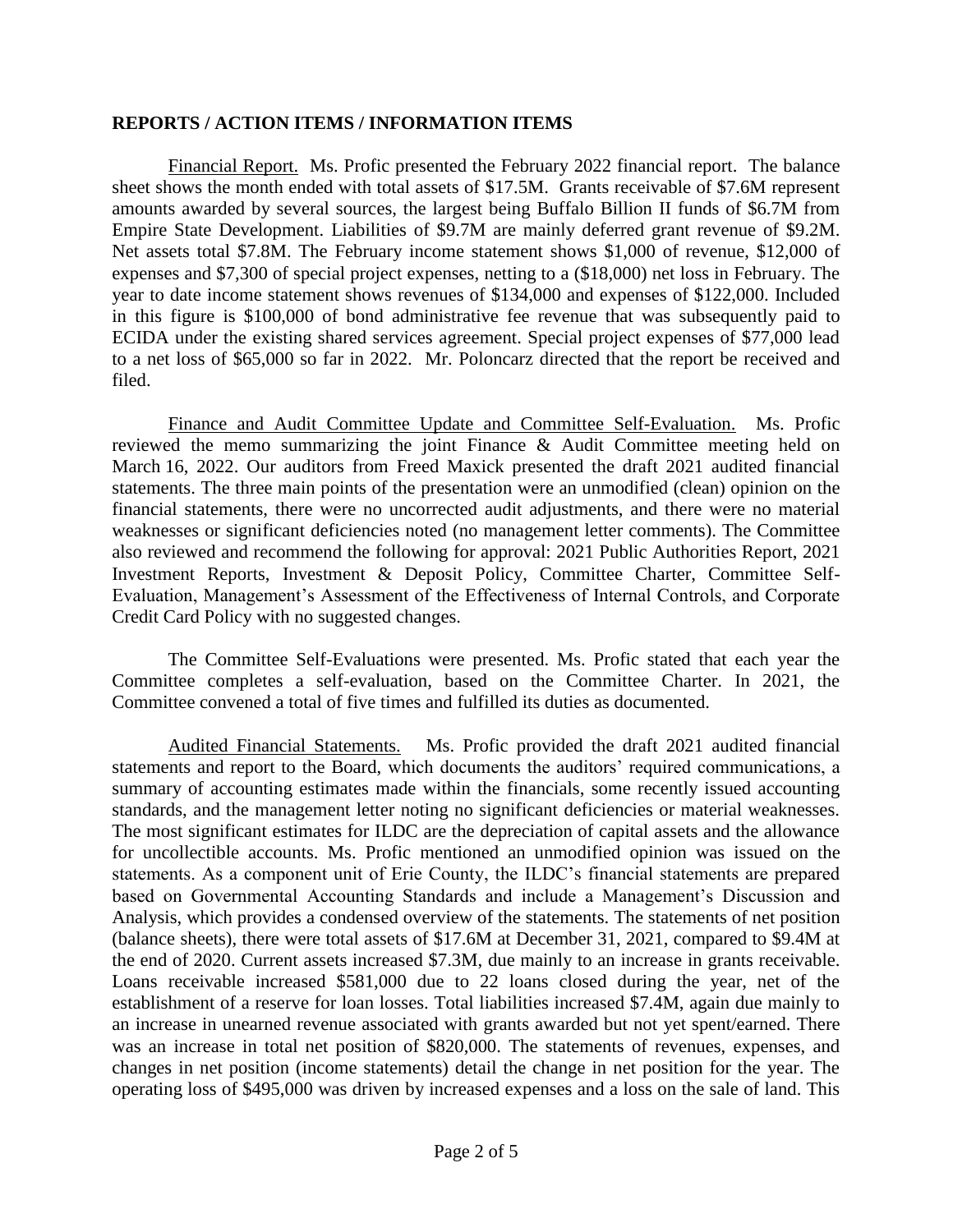occurred because the book value of the land sold exceeded the sale price, which can be common for entities like ILDC due to the costs involved in acquiring and remediating land. Operating expenses of \$360,000 increased due mainly to a grant application fee associated with the Buffalo Billion II grant from ESD. Non-operating revenues are grant income - including \$715,000 from ESD (Phase II land purchase and engineering costs), \$560,000 from Erie County for new loans in the Microloan fund. Grant expenses include \$104,500 returned to ECIDA's UDAG fund from the sale of land at Renaissance Commerce Park and \$14,000 in the Microloan fund – the first borrower that received a 40% grant after repaying 60% of the loan. There was also bad debt expense of \$74,000, representing 10% of the outstanding loan balance in the Microloan fund. Overall there was an increase in net position of \$820,000 in 2021. The cash flows statements detail the changes in cash each year. The remainder of the financials are the notes and supplementary information, which show the balance sheet and income statement at the fund level. These drafts were reviewed and discussed in detail with the Finance & Audit Committee on March 16, and they recommended approval to the Board. We will continue to work with Freed Maxick to file IRS Form 990.

Mr. Lipsitz moved and Ms. Whyte seconded to approve of the 2021 Audited Financial Statements. Mr. Poloncarz then called for the vote and the 2021 Audited Financial Statements were unanimously approved.

2021 Investment Report. Ms. Profic stated this report is required by Public Authorities Law and includes ILDC's investment guidelines, the results of our annual audit, and detail of investment income and fees for the year. One note that it is in draft form pending the date of the auditor's report. There was one new account opened in 2021 as required by Empire State Development's grant conditions. Investment income of \$275 was earned on these accounts during 2021 (compared to \$86 in 2020), and no fees were paid. This report was reviewed by the Finance & Audit Committee at their March 16 meeting and recommended to the Board for approval. Ms. Whyte moved, and Mr. Lipsitz seconded to approve of the report. Mr. Poloncarz called for the vote, and the 2021 Investment Report was unanimously approved.

Governance Committee Update and Committee Self-Evaluation. Ms. Profic presented a review of the most recently completed governance committee meeting. Mr. Poloncarz directed that the report be received and filed.

ILDC Loan Status Report. Mr. Manhard provided this report to members. Mr. Poloncarz directed that the report be received and filed.

Agreement to Authorize Execution and Delivery of Community Development Block Grant Sub-Recipient Agreement. Mr. Manhard reviewed this agreement. Ms. Whyte spoke in favor of the CDBG program.

Mr. Lipsitz moved and Mr. Johnson seconded to approve of the execution and delivery of the Community Development Block Grant from the Erie County Industrial Development Agency. Mr. Poloncarz then called for the vote and the following resolution was unanimously approved.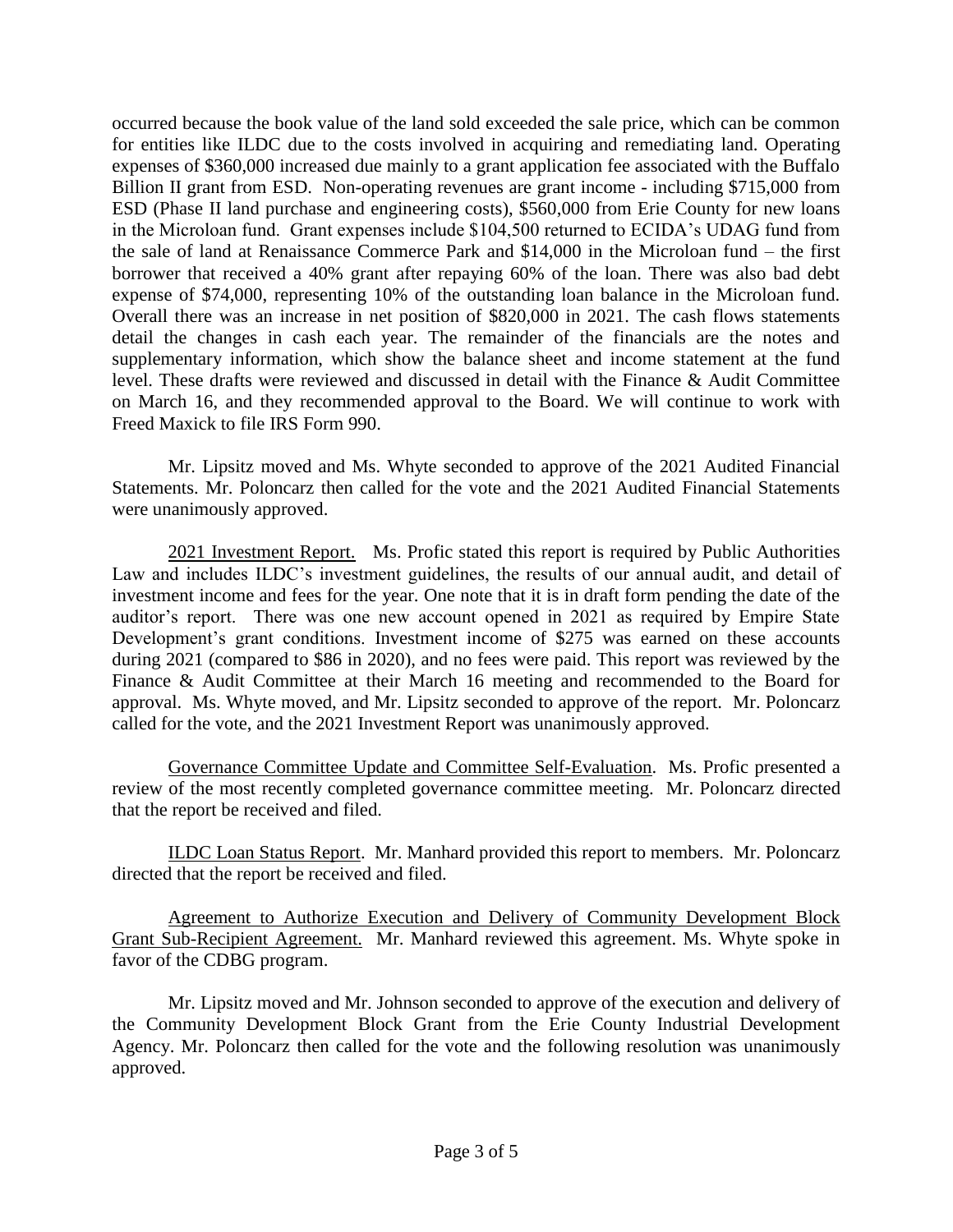RESOLUTION AUTHORIZING (i) THE ADOPTION, NEGOTIATION AND EXECUTION OF A SUB-SUBRECIPIENT AGREEMENT OR SUCH SIMILAR AGREEMENT WITH THE ERIE COUNTY INDUSTRIAL DEVELOPMENT AGENCY, AS APPROPRIATE, RELATED TO THE CONTINUED RECEIPT AND ADMINISTRATION OF COMMUNITY DEVELOPMENT BLOCK GRANT FUNDS; AND (ii) THE ALLOCATION OF \$367,387 OF SUCH FUNDS TOWARDS A MICROENTERPRISE LOAN FUND.

# **REVIEW AND ADOPTION OF POLICIES, REPORTS AND COMMITTEE CHARTERS.**

2021 Mission Statement, Performance Measures and Results. Ms. O'Keefe reviewed the 2021 Mission Statement and related results. Mr. Lipsitz moved and Mr. Johnson seconded to approve of the 2021 Mission Statement and results. Mr. Poloncarz called for the vote and the 2021 Mission Statement and results were unanimously approved.

2022 Mission Statement and Performance Measures. Ms. O'Keefe reviewed the 2022 Mission Statement. Mr. Lipsitz moved and Mr. Johnson seconded to approve of the 2022 Mission Statement. Mr. Poloncarz called for the vote and the 2022 Mission Statement and Performance Measures were unanimously approved.

2021 Public Authorities Report. Ms. Profic noted that as a Public Authority of the State of New York, ECIDA and its affiliates are required to comply with the NYS Public Authorities Law and submit a comprehensive annual report including information on several topics. Several of the items are covered by other documents, like the operations and accomplishments and financial statements, which are noted throughout the document. The Mission Statement & Performance Measurements are updated each year with actual results (and was just reviewed) and is part of this report. Many of the items included are standard from year to year and are also approved or re-adopted by the Board annually. Section 13 was updated for 2021 to include the work underway at ILDC-owned properties, ECIDA's COVID-19 PPE grant program and the loans made under the recently established CARES Act revolving loan fund. Attachments include outstanding bond information, salary & benefit information, projects undertaken by each entity, our Property Report, Board Member attendance, and the Procurement Reports for each entity. Once approved, Mr. Cappellino and Ms. Profic will sign the certification and the report will be posted to our website. This report was provided to the Governance Committee for review and reviewed by the Finance & Audit Committee at their meeting on March 16 and has been recommended to the Board for approval.

Mr. Lipsitz moved and Mr. Johnson seconded to approve of the 2021 Public Authorities Report. Mr. Poloncarz called for the vote and the 2021 Public Authorities Report was unanimously approved.